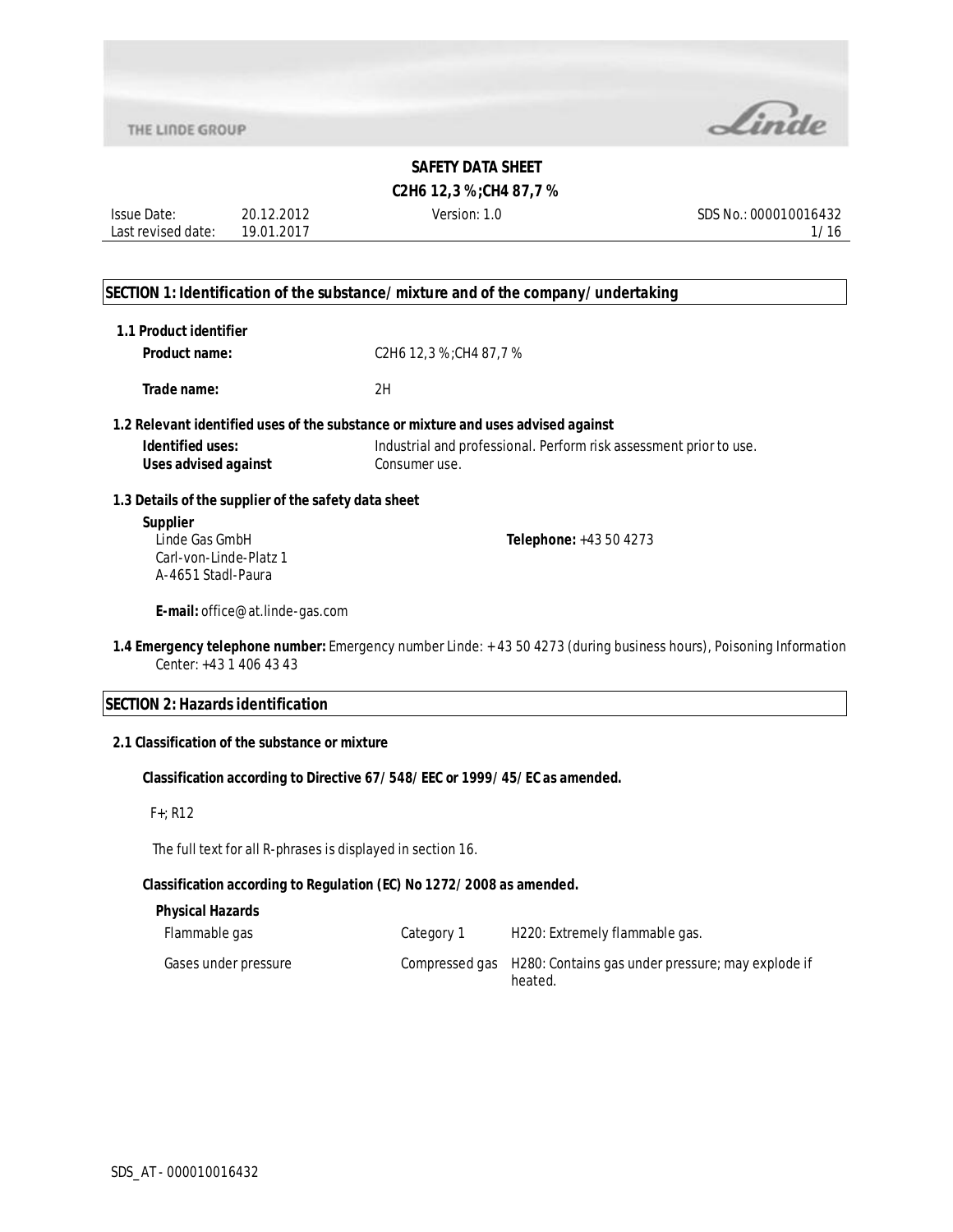

# **SAFETY DATA SHEET C2H6 12,3 %;CH4 87,7 %**

| <b>Issue Date:</b><br>Last revised date: | 20.12.2012<br>19.01.2017       | Version: 1.0                                                                                                                            | SDS No.: 000010016432<br>2/16 |
|------------------------------------------|--------------------------------|-----------------------------------------------------------------------------------------------------------------------------------------|-------------------------------|
| 2.2 Label Elements                       |                                |                                                                                                                                         |                               |
|                                          |                                |                                                                                                                                         |                               |
|                                          |                                |                                                                                                                                         |                               |
| <b>Signal Words:</b>                     |                                | Danger                                                                                                                                  |                               |
| Hazard Statement(s):                     |                                | H220: Extremely flammable gas.<br>H280: Contains gas under pressure; may explode if heated.                                             |                               |
|                                          | <b>Precautionary Statement</b> |                                                                                                                                         |                               |
| <b>Prevention:</b>                       |                                | P210: Keep away from heat, hot surfaces, sparks, open flames and other<br>ignition sources. No smoking.                                 |                               |
| <b>Response:</b>                         |                                | P377: Leaking gas fire: Do not extinguish, unless leak can be stopped safely.<br>P381: Eliminate all ignition sources if safe to do so. |                               |
| Storage:                                 |                                | P403: Store in a well-ventilated place.                                                                                                 |                               |
| Disposal:                                |                                | None.                                                                                                                                   |                               |
| 2.3 Other hazards:                       |                                | None.                                                                                                                                   |                               |

## **SECTION 3: Composition/information on ingredients**

## **3.2 Mixtures**

| Chemical name | Chemical | <b>Concentration</b> | CAS-No. | <b>IEC No.</b> | <b>REACH Registration</b> | <b>Notes</b> |
|---------------|----------|----------------------|---------|----------------|---------------------------|--------------|
|               | formula  |                      |         |                | INo.                      |              |
| Ethane        | 2H6      | 12,3000%             | 74-84-0 | 200-814-8      | 01-2119486765-21          |              |
| Methane       | CH4      | 87.7000%             | 74-82-8 | 200-812-7      | 01-2119474442-39          |              |

The concentrations of the components in the SDS header, product name on page one and in section 3.2 are in mol due to regulatory requirements. All concentrations are nominal.

# # This substance has workplace exposure limit(s).

PBT: persistent, bioaccumulative and toxic substance.

vPvB: very persistent and very bioaccumulative substance.

### **Classification**

| <b>Chemical name</b> | <b>Classification</b> |                                                 | <b>Notes</b> |
|----------------------|-----------------------|-------------------------------------------------|--------------|
| <b>Ethane</b>        | DSD:                  | $F+: R12$                                       |              |
|                      | CLP:                  | Flam. Gas 1; H220, Press. Gas Liquef. Gas; H280 |              |
| Methane              | DSD:<br>$F+: R12$     |                                                 |              |
|                      | CLP:                  | Flam. Gas 1; H220, Press. Gas Compr. Gas; H280  | Note U       |

DSD: Directive 67/548/EEC.

CLP: Regulation No. 1272/2008.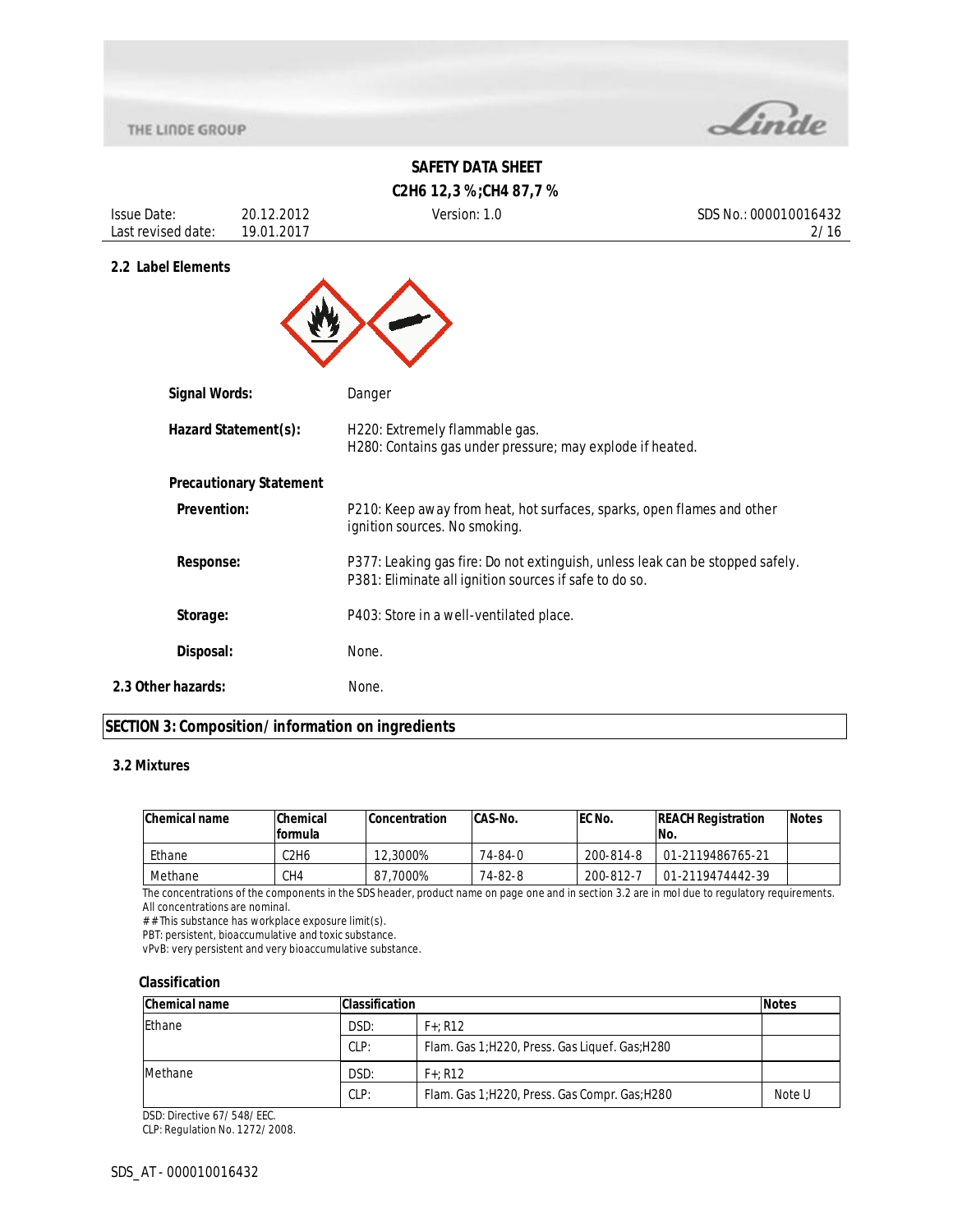

## **C2H6 12,3 %;CH4 87,7 %**

| Issue Date:        | 20.12.2012 | Version: 1.0 | SDS No.: 000010016432 |
|--------------------|------------|--------------|-----------------------|
| Last revised date: | 19.01.2017 |              |                       |

Note U: When put on the market gases have to be classified as 'Gases under pressure', in one of the groups compressed gas, liquefied gas, refrigerated liquefied gas or dissolved gas. The group depends on the physical state in which the gas is packaged and therefore has to be assigned case by case.

The full text for all R-phrases and H-statements is displayed in section 16.

| <b>SECTION 4: First aid measures</b>                                   |                                                                                                                                                                                                                                                                                                                                       |  |
|------------------------------------------------------------------------|---------------------------------------------------------------------------------------------------------------------------------------------------------------------------------------------------------------------------------------------------------------------------------------------------------------------------------------|--|
| General:                                                               | In high concentrations may cause asphyxiation. Symptoms may include loss of<br>mobility/consciousness. Victim may not be aware of asphyxiation. Remove victim<br>to uncontaminated area wearing self contained breathing apparatus. Keep victim<br>warm and rested. Call a doctor. Apply artificial respiration if breathing stopped. |  |
| 4.1 Description of first aid measures                                  |                                                                                                                                                                                                                                                                                                                                       |  |
| Inhalation:                                                            | In high concentrations may cause asphyxiation. Symptoms may include loss of<br>mobility/consciousness. Victim may not be aware of asphyxiation. Remove victim<br>to uncontaminated area wearing self contained breathing apparatus. Keep victim<br>warm and rested. Call a doctor. Apply artificial respiration if breathing stopped. |  |
| Eye contact:                                                           | Adverse effects not expected from this product.                                                                                                                                                                                                                                                                                       |  |
| <b>Skin Contact:</b>                                                   | Adverse effects not expected from this product.                                                                                                                                                                                                                                                                                       |  |
| Ingestion:                                                             | Ingestion is not considered a potential route of exposure.                                                                                                                                                                                                                                                                            |  |
| 4.2 Most important symptoms and<br>effects, both acute and<br>delayed: | Respiratory arrest.                                                                                                                                                                                                                                                                                                                   |  |
|                                                                        | 4.3 Indication of any immediate medical attention and special treatment needed                                                                                                                                                                                                                                                        |  |
| Hazards:                                                               | None.                                                                                                                                                                                                                                                                                                                                 |  |
| Treatment:                                                             | None.                                                                                                                                                                                                                                                                                                                                 |  |
| <b>SECTION 5: Firefighting measures</b>                                |                                                                                                                                                                                                                                                                                                                                       |  |
| <b>General Fire Hazards:</b>                                           | Heat may cause the containers to explode.                                                                                                                                                                                                                                                                                             |  |
| 5.1 Extinguishing media<br>Suitable extinguishing media:               | Water. Dry powder. Foam.                                                                                                                                                                                                                                                                                                              |  |
| Unsuitable extinguishing<br>media:                                     | Carbon Dioxide.                                                                                                                                                                                                                                                                                                                       |  |
| 5.2 Special hazards arising from the<br>substance or mixture:          | Incomplete combustion may form carbon monoxide                                                                                                                                                                                                                                                                                        |  |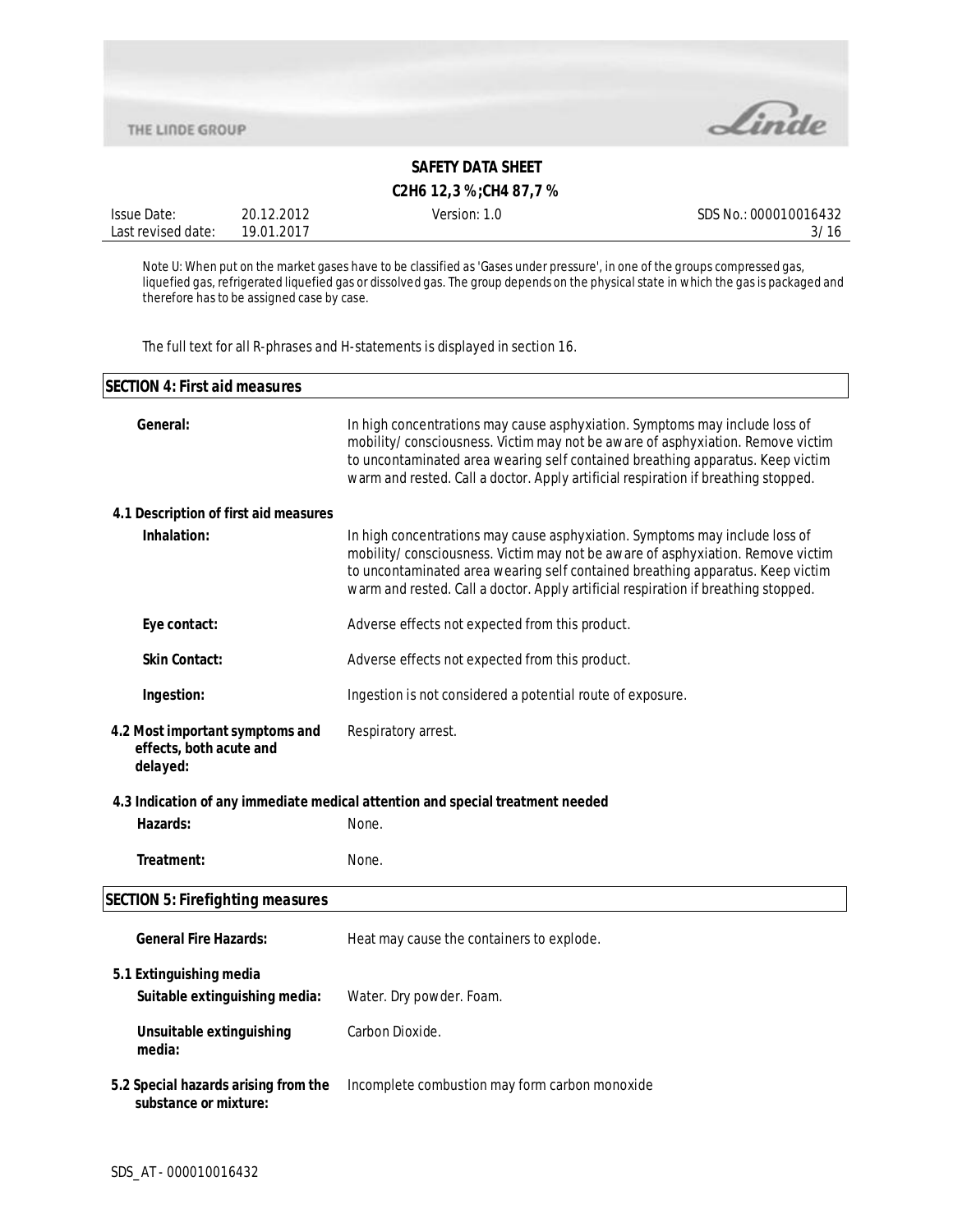

# **SAFETY DATA SHEET C2H6 12,3 %;CH4 87,7 %**

| <b>Issue Date:</b><br>Last revised date:                                                                                     | 20.12.2012<br>19.01.2017 | Version: 1.0                                                                                                                                                                                                                                                                                                                                                                                                                                                                                                                                                                                                                                                                                  | SDS No.: 000010016432<br>4/16 |
|------------------------------------------------------------------------------------------------------------------------------|--------------------------|-----------------------------------------------------------------------------------------------------------------------------------------------------------------------------------------------------------------------------------------------------------------------------------------------------------------------------------------------------------------------------------------------------------------------------------------------------------------------------------------------------------------------------------------------------------------------------------------------------------------------------------------------------------------------------------------------|-------------------------------|
| 5.3 Advice for firefighters<br><b>Special fire fighting</b><br>procedures:                                                   |                          | In case of fire: Stop leak if safe to do so. Do not extinguish flames at leak because<br>possibility of uncontrolled explosive reignition exists. Continue water spray from<br>protected position until container stays cool. Use extinguishants to contain the                                                                                                                                                                                                                                                                                                                                                                                                                               |                               |
| Special protective equipment<br>for fire-fighters:                                                                           |                          | fire. Isolate the source of the fire or let it burn out.<br>Firefighters must use standard protective equipment including flame retardant<br>coat, helmet with face shield, gloves, rubber boots, and in enclosed spaces, SCBA.<br>Guideline: EN 469 Protective clothing for firefighters. Performance requirements<br>for protective clothing for firefighting. EN 15090 Footwear for firefighters. EN 659<br>Protective gloves for firefighters. EN 443 Helmets for fire fighting in buildings and<br>other structures. EN 137 Respiratory protective devices - Self-contained open-<br>circuit compressed air breathing apparatus with full face mask - Requirements,<br>testing, marking. |                               |
| <b>SECTION 6: Accidental release measures</b>                                                                                |                          |                                                                                                                                                                                                                                                                                                                                                                                                                                                                                                                                                                                                                                                                                               |                               |
| 6.1 Personal precautions,<br>protective equipment and<br>emergency procedures:                                               |                          | Evacuate area. Provide adequate ventilation. Consider the risk of potentially<br>explosive atmospheres . Eliminate all ignition sources if safe to do so. Monitor the<br>concentration of the released product. Prevent from entering sewers, basements<br>and workpits, or any place where its accumulation can be dangerous. Wear self-<br>contained breathing apparatus when entering area unless atmosphere is proved<br>to be safe. EN 137 Respiratory protective devices - Self-contained open-circuit<br>compressed air breathing apparatus with full face mask - Requirements, testing,<br>marking.                                                                                   |                               |
| 6.2 Environmental Precautions:                                                                                               |                          | Prevent further leakage or spillage if safe to do so.                                                                                                                                                                                                                                                                                                                                                                                                                                                                                                                                                                                                                                         |                               |
| 6.3 Methods and material for<br>Provide adequate ventilation. Eliminate sources of ignition.<br>containment and cleaning up: |                          |                                                                                                                                                                                                                                                                                                                                                                                                                                                                                                                                                                                                                                                                                               |                               |
| 6.4 Reference to other sections:                                                                                             |                          | Refer to sections 8 and 13.                                                                                                                                                                                                                                                                                                                                                                                                                                                                                                                                                                                                                                                                   |                               |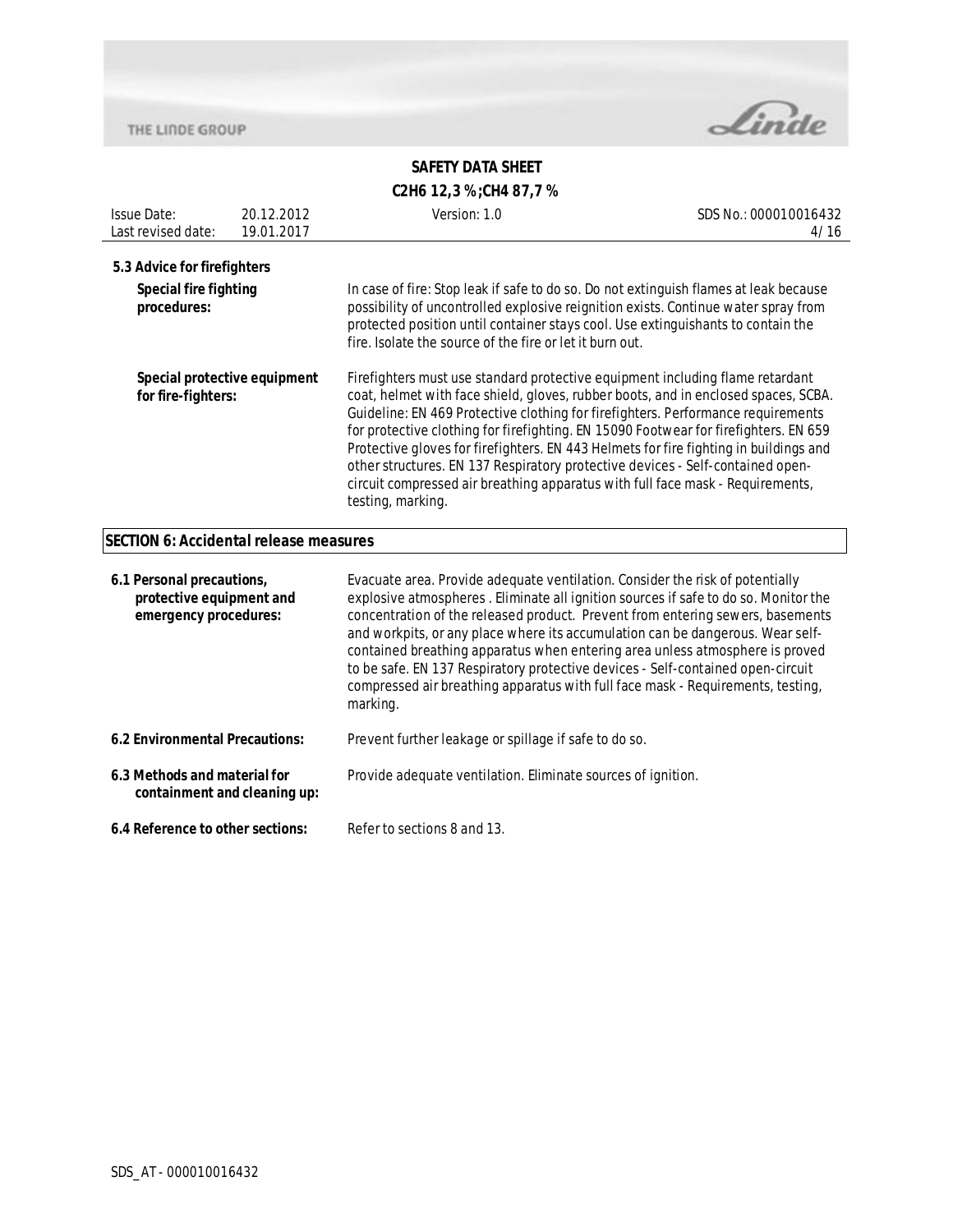

# **SAFETY DATA SHEET C2H6 12,3 %;CH4 87,7 %**

Issue Date: Last revised date: 20.12.2012 19.01.2017

Version: 1.0 SDS No.: 000010016432 5/16

### **SECTION 7: Handling and storage:**

**7.1 Precautions for safe handling:** Only experienced and properly instructed persons should handle gases under pressure. Use only properly specified equipment which is suitable for this product, its supply pressure and temperature. Purge system with dry inert gas (e.g. helium or nitrogen) before gas is introduced and when system is placed out of service. Purge air from system before introducing gas. Containers, which contain or have contained flammable or explosive substances, must not be inerted with liquid carbon dioxide. Assess the risk of a potentially explosive atmosphere and the need for suitable equipment i.e. explosion-proof. Take precautionary measures against static discharges. Keep away from ignition sources (including static discharges). Provide electrical earthing of equipment and electrical equipment usable in explosive atmospheres. Use only non-sparking tools. Refer to supplier's handling instructions. The substance must be handled in accordance with good industrial hygiene and safety procedures. Ensure the complete system has been (or is regularly) checked for leaks before use. Protect containers from physical damage; do not drag, roll, slide or drop. Do not remove or deface labels provided by the supplier for the identification of the container contents. When moving containers, even for short distances, use appropriate equipment eg. trolley, hand truck, fork truck etc. Secure cylinders in an upright position at all times, close all valves when not in use. Provide adequate ventilation. Suck back of water into the container must be prevented. Do not allow backfeed into the container. Avoid suckback of water, acid and alkalis. Keep container below 50°C in a well ventilated place. Observe all regulations and local requirements regarding storage of containers. When using do not eat, drink or smoke. Store in accordance with local/regional/national/international regulations. Never use direct flame or electrical heating devices to raise the pressure of a container. Leave valve protection caps in place until the container has been secured against either a wall or bench or placed in a container stand and is ready for use. Damaged valves should be reported immediately to the supplier Close container valve after each use and when empty, even if still connected to equipment. Never attempt to repair or modify container valves or safety relief devices. Replace valve outlet caps or plugs and container caps where supplied as soon as container is disconnected from equipment. Keep container valve outlets clean and free from contaminates particularly oil and water. If user experiences any difficulty operating container valve discontinue use and contact supplier. Never attempt to transfer gases from one container to another. Container valve guards or caps should be in place. **7.2 Conditions for safe storage, including any incompatibilities:** All electrical equipment in the storage areas should be compatible with the risk of a potentially explosive atmosphere. Segregate from oxidant gases and other oxidants being stored. Containers should not be stored in conditions likely to encourage corrosion. Stored containers should be periodically checked for general conditions and leakage. Container valve guards or caps should be in place. Store containers in location free from fire risk and away from sources of heat and ignition. Keep away from combustible material. **7.3 Specific end use(s):** None.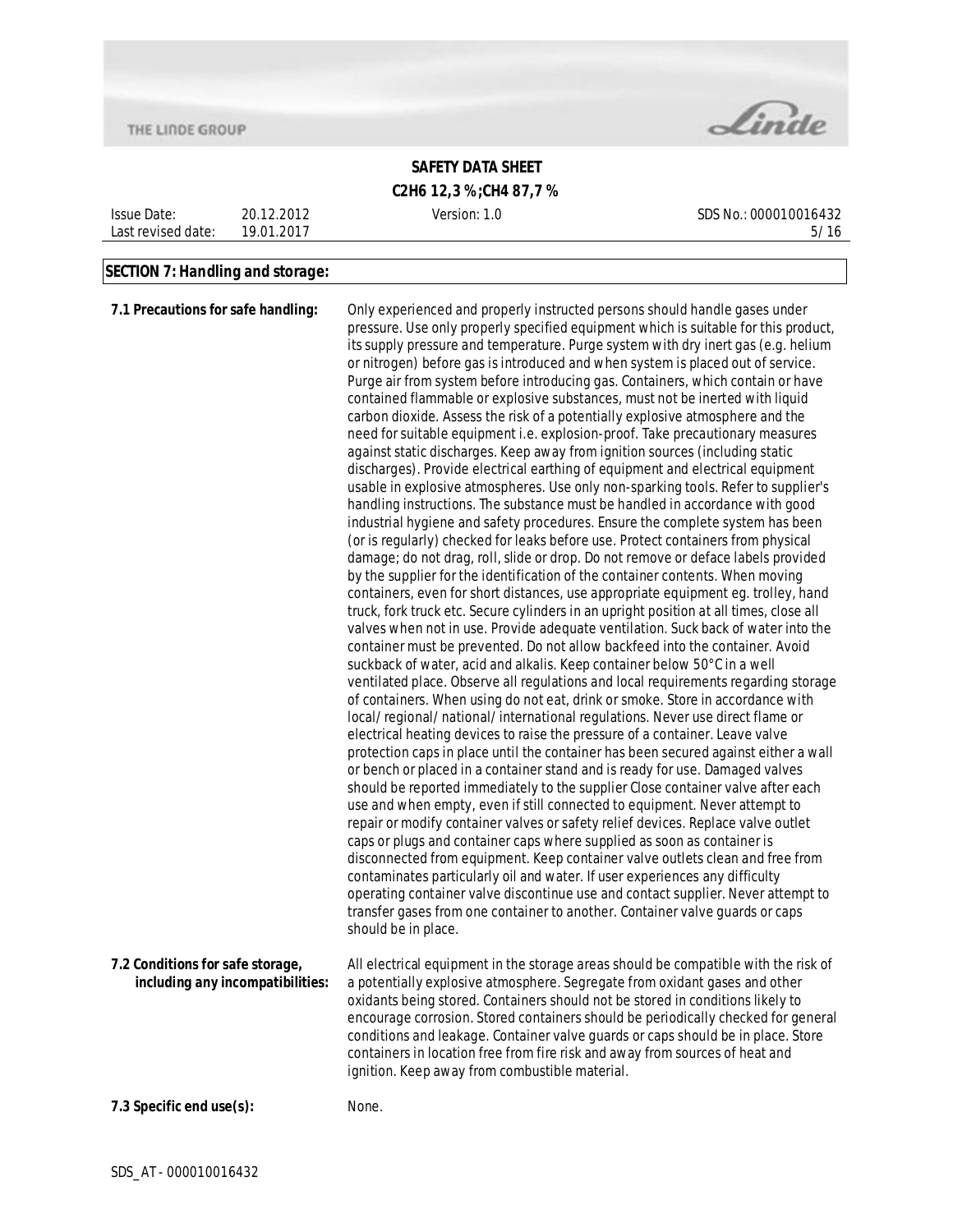

**C2H6 12,3 %;CH4 87,7 %**

Issue Date: Last revised date: 19.01.2017 20.12.2012

Version: 1.0 SDS No.: 000010016432 6/16

# **SECTION 8: Exposure controls/personal protection**

| 8.1 Control Parameters               |                                                                                                                                                                                                                                                                                                                                                                                                                                                                                                                                                                                                                                                                                                                     |
|--------------------------------------|---------------------------------------------------------------------------------------------------------------------------------------------------------------------------------------------------------------------------------------------------------------------------------------------------------------------------------------------------------------------------------------------------------------------------------------------------------------------------------------------------------------------------------------------------------------------------------------------------------------------------------------------------------------------------------------------------------------------|
| <b>Occupational Exposure Limits</b>  |                                                                                                                                                                                                                                                                                                                                                                                                                                                                                                                                                                                                                                                                                                                     |
|                                      | None of the components have assigned exposure limits.                                                                                                                                                                                                                                                                                                                                                                                                                                                                                                                                                                                                                                                               |
| 8.2 Exposure controls                |                                                                                                                                                                                                                                                                                                                                                                                                                                                                                                                                                                                                                                                                                                                     |
| Appropriate engineering<br>controls: | Consider a work permit system e.g. for maintenance activities. Ensure adequate<br>air ventilation. Provide adequate general and local exhaust ventilation. Keep<br>concentrations well below lower explosion limits. Gas detectors should be used<br>when quantities of flammable gases or vapours may be released. Provide<br>adequate ventilation, including appropriate local extraction, to ensure that the<br>defined occupational exposure limit is not exceeded. Systems under pressure<br>should be regularly checked for leakages. Product to be handled in a closed<br>system. Only use permanent leak tight installations (e.g. welded pipes). Take<br>precautionary measures against static discharges. |
|                                      | Individual protection measures, such as personal protective equipment                                                                                                                                                                                                                                                                                                                                                                                                                                                                                                                                                                                                                                               |
| <b>General information:</b>          | A risk assessment should be conducted and documented in each work area to<br>assess the risks related to the use of the product and to select the PPE that<br>matches the relevant risk. The following recommendations should be considered.<br>Keep self contained breathing apparatus readily available for emergency use.<br>Personal protective equipment for the body should be selected based on the task<br>being performed and the risks involved. Refer to local regulations for restriction of<br>emissions to the atmosphere. See section 13 for specific methods for waste gas<br>treatment. Do not eat, drink or smoke when using the product.                                                         |
| Eye/face protection:                 | Wear eye protection to EN 166 when using gases.<br>Guideline: EN 166 Personal Eye Protection.                                                                                                                                                                                                                                                                                                                                                                                                                                                                                                                                                                                                                       |
| <b>Skin protection</b>               |                                                                                                                                                                                                                                                                                                                                                                                                                                                                                                                                                                                                                                                                                                                     |
| <b>Hand Protection:</b>              | Wear working gloves while handling containers<br>Guideline: EN 388 Protective gloves against mechanical risks.                                                                                                                                                                                                                                                                                                                                                                                                                                                                                                                                                                                                      |
| <b>Body protection:</b>              | Wear fire/flame resistant/retardant clothing.<br>Guideline: ISO/TR 2801:2007 Clothing for protection against heat and flame --<br>General recommendations for selection, care and use of protective clothing.                                                                                                                                                                                                                                                                                                                                                                                                                                                                                                       |
| Other:                               | Wear safety shoes while handling containers<br>Guideline: ISO 20345 Personal protective equipment - Safety footwear.                                                                                                                                                                                                                                                                                                                                                                                                                                                                                                                                                                                                |
| <b>Respiratory Protection:</b>       | Not required.                                                                                                                                                                                                                                                                                                                                                                                                                                                                                                                                                                                                                                                                                                       |
| <b>Thermal hazards:</b>              | No precautionary measures are necessary.                                                                                                                                                                                                                                                                                                                                                                                                                                                                                                                                                                                                                                                                            |
| Hygiene measures:                    | Specific risk management measures are not required beyond good industrial<br>hygiene and safety procedures. Do not eat, drink or smoke when using the<br>product.                                                                                                                                                                                                                                                                                                                                                                                                                                                                                                                                                   |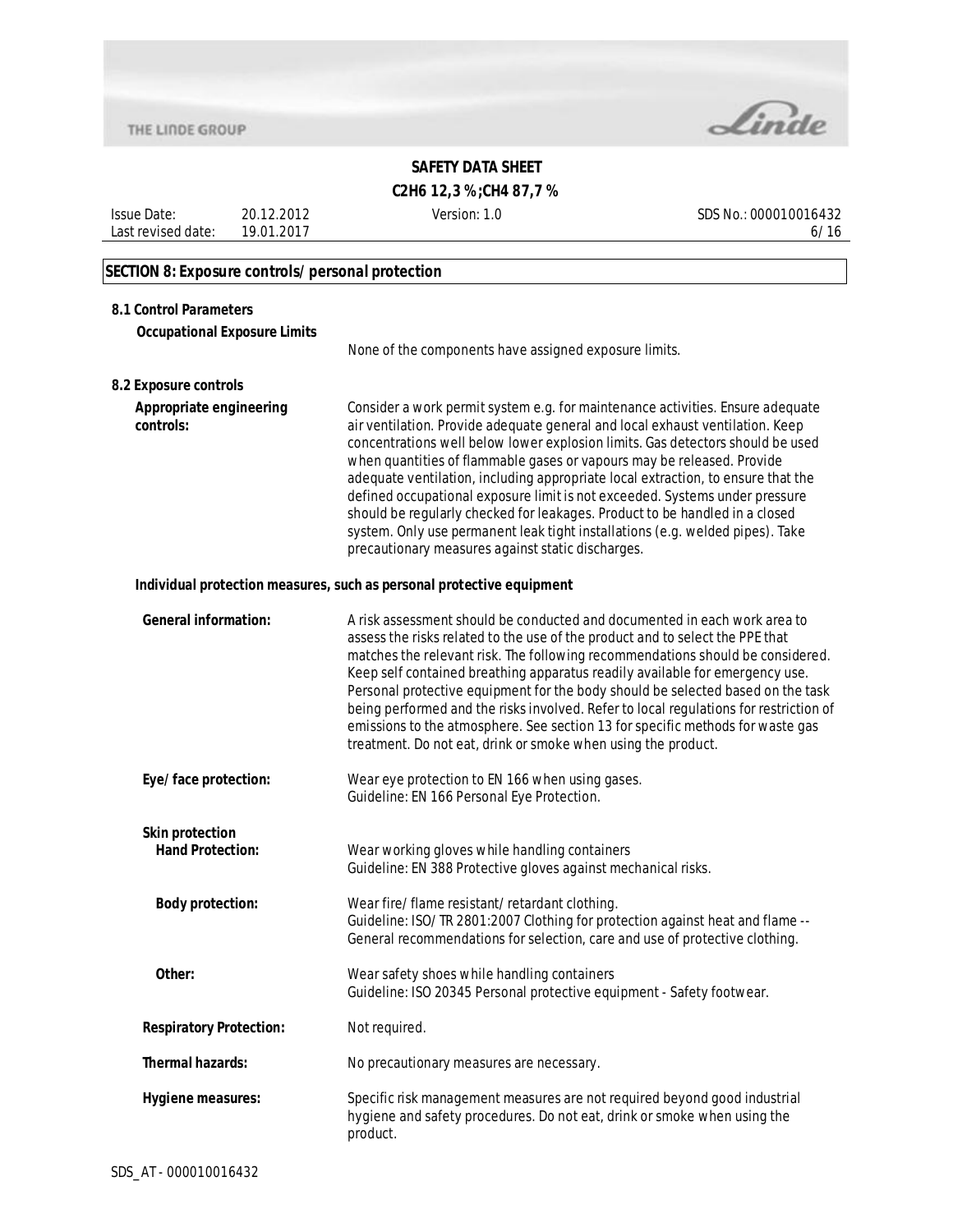

# **SAFETY DATA SHEET**

## **C2H6 12,3 %;CH4 87,7 %**

Issue Date: Last revised date: 19.01.2017 20.12.2012

Version: 1.0 SDS No.: 000010016432 7/16

**Environmental exposure controls:**

For waste disposal, see section 13 of the SDS.

## **SECTION 9: Physical and chemical properties**

**9.1 Information on basic physical and chemical properties**

| Appearance                               |                                                                             |
|------------------------------------------|-----------------------------------------------------------------------------|
| Physical state:                          | Gas                                                                         |
| Form:                                    | Compressed gas                                                              |
| Color:                                   | C2H6: Colorless<br><b>CH4: Colorless</b>                                    |
| Odor:                                    | C2H6: Odorless<br>CH4: Odorless                                             |
| <b>Odor Threshold:</b>                   | Odor threshold is subjective and is inadequate to warn of over<br>exposure. |
| pH:                                      | not applicable.                                                             |
| <b>Melting Point:</b>                    | No data available.                                                          |
| <b>Boiling Point:</b>                    | No data available.                                                          |
| <b>Sublimation Point:</b>                | not applicable.                                                             |
| Critical Temp. (°C):                     | No data available.                                                          |
| <b>Flash Point:</b>                      | Not applicable to gases and gas mixtures.                                   |
| <b>Evaporation Rate:</b>                 | Not applicable to gases and gas mixtures.                                   |
| Flammability (solid, gas):               | <b>Flammable Gas</b>                                                        |
| Flammability Limit - Upper (%):          | not applicable.                                                             |
| Flammability Limit - Lower (%):          | not applicable.                                                             |
| Vapor pressure:                          | No reliable data available.                                                 |
| Vapor density (air=1):                   | 0,63 (calculated) $(15 °C)$                                                 |
| Relative density:                        | No data available.                                                          |
| Solubility(ies)                          |                                                                             |
| <b>Solubility in Water:</b>              | No data available.                                                          |
| Partition coefficient (n-octanol/water): | Not known.                                                                  |
| <b>Autoignition Temperature:</b>         | not applicable.                                                             |
| <b>Decomposition Temperature:</b>        | Not known.                                                                  |
| <b>Viscosity</b>                         |                                                                             |
| Kinematic viscosity:                     | No data available.                                                          |
| Dynamic viscosity:                       | No data available.                                                          |
| <b>Explosive properties:</b>             | Not applicable.                                                             |
| <b>Oxidizing properties:</b>             | not applicable.                                                             |
| 9.2 Other information:                   | None.                                                                       |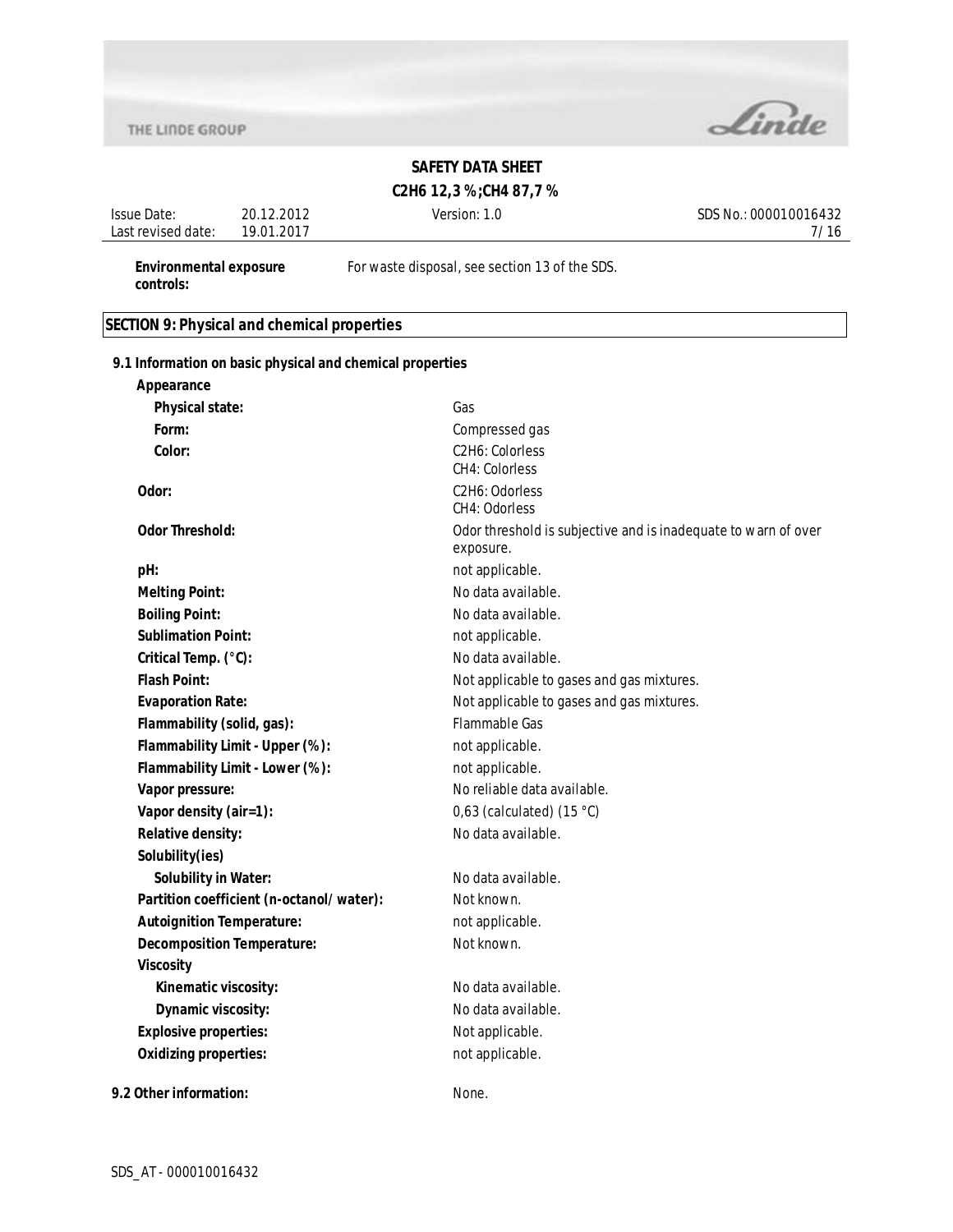

**C2H6 12,3 %;CH4 87,7 %**

Issue Date: Last revised date: 19.01.2017 20.12.2012

Version: 1.0 SDS No.: 000010016432 8/16

# **SECTION 10: Stability and reactivity**

| 10.1 Reactivity:                                 | No reactivity hazard other than the effects described in sub-section below.                             |
|--------------------------------------------------|---------------------------------------------------------------------------------------------------------|
| 10.2 Chemical Stability:                         | Stable under normal conditions.                                                                         |
| 10.3 Possibility of hazardous<br>reactions:      | Can form a potentially explosive atmosphere in air. May react violently with<br>oxidants.               |
| 10.4 Conditions to avoid:                        | Keep away from heat, hot surfaces, sparks, open flames and other ignition<br>sources. No smoking.       |
| 10.5 Incompatible Materials:                     | Air and oxidizers. For material compatibility see latest version of ISO-11114.                          |
| 10.6 Hazardous Decomposition<br><b>Products:</b> | Under normal conditions of storage and use, hazardous decomposition products<br>should not be produced. |

# **SECTION 11: Toxicological information**

| <b>General information:</b>                                   | None.                                                                                                                                                         |
|---------------------------------------------------------------|---------------------------------------------------------------------------------------------------------------------------------------------------------------|
| 11.1 Information on toxicological effects                     |                                                                                                                                                               |
| <b>Acute toxicity - Oral</b><br>Product                       | Based on available data, the classification criteria are not met.                                                                                             |
| <b>Acute toxicity - Dermal</b><br>Product                     | Based on available data, the classification criteria are not met.                                                                                             |
| <b>Acute toxicity - Inhalation</b><br><b>Product</b>          | Based on available data, the classification criteria are not met.                                                                                             |
| <b>Component Information</b>                                  |                                                                                                                                                               |
| <b>Repeated dose toxicity</b><br><b>Component Information</b> |                                                                                                                                                               |
| <b>Fthane</b>                                                 | NOAEL (Rat(Female, Male), Inhalation, >= 28 d): 4.000 ppm(m) Inhalation<br>Experimental result, Key study<br>NOAEC (Rat, Inhalation): 19678 mg/m <sup>3</sup> |
| Methane                                                       | NOAEL (Rat(Female, Male), Inhalation, 13 Weeks): 10.000 ppm(m) Inhalation<br>Read-across based on grouping of substances (category approach), Key study       |
| <b>Skin Corrosion/Irritation</b><br>Product                   | Based on available data, the classification criteria are not met.                                                                                             |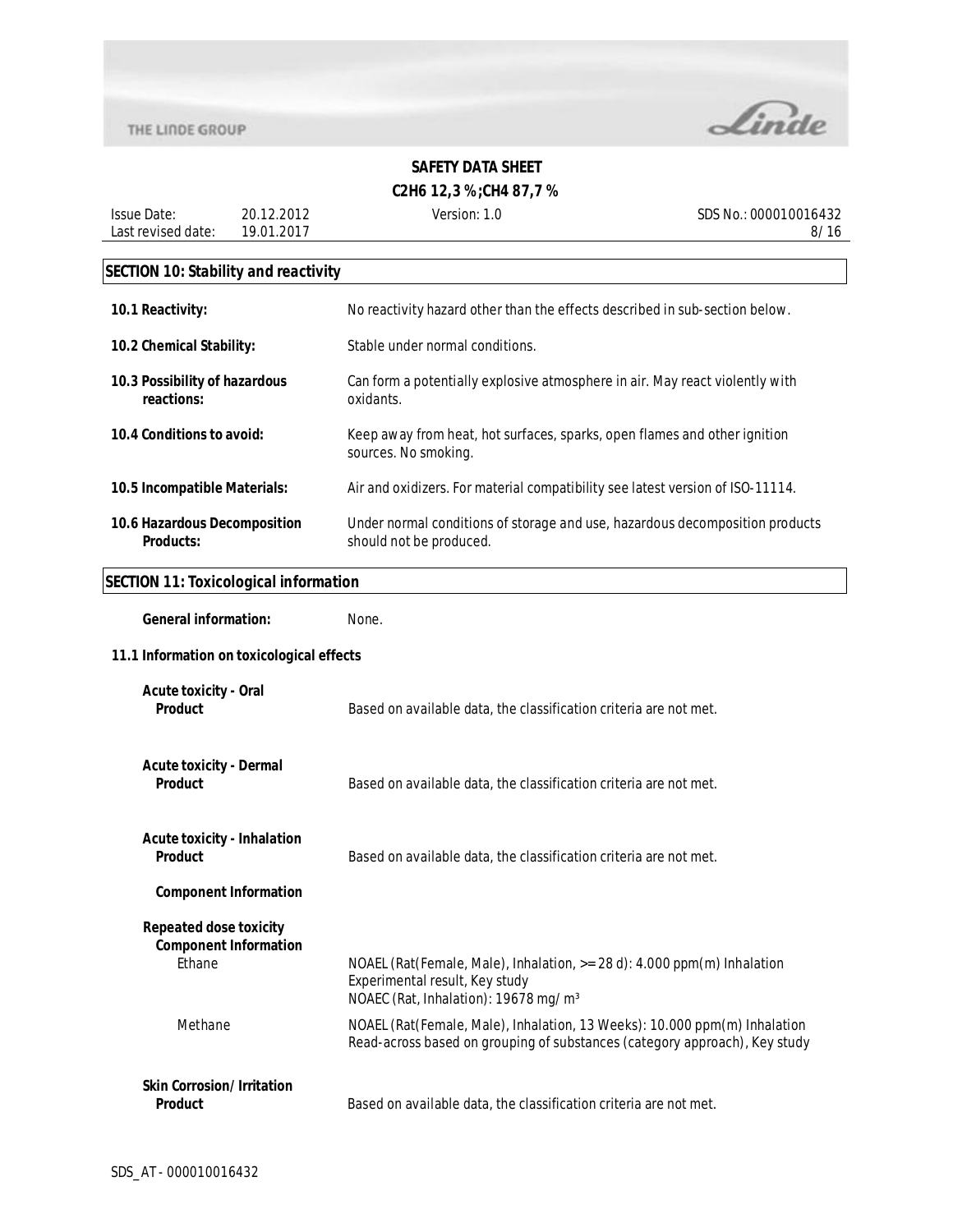

# **SAFETY DATA SHEET**

**C2H6 12,3 %;CH4 87,7 %**

| <b>Issue Date:</b><br>Last revised date:        | 20.12.2012<br>19.01.2017                                                       | Version: 1.0                                                                                                                                                                                                                                                                                                                                               | SDS No.: 000010016432<br>9/16 |
|-------------------------------------------------|--------------------------------------------------------------------------------|------------------------------------------------------------------------------------------------------------------------------------------------------------------------------------------------------------------------------------------------------------------------------------------------------------------------------------------------------------|-------------------------------|
| Product                                         | Serious Eye Damage/Eye Irritation                                              | Based on available data, the classification criteria are not met.                                                                                                                                                                                                                                                                                          |                               |
| Ethane                                          | <b>Component Information</b>                                                   | Not irritating                                                                                                                                                                                                                                                                                                                                             |                               |
| Product                                         | <b>Respiratory or Skin Sensitization</b>                                       | Based on available data, the classification criteria are not met.                                                                                                                                                                                                                                                                                          |                               |
| <b>Germ Cell Mutagenicity</b><br><b>Product</b> |                                                                                | Based on available data, the classification criteria are not met.                                                                                                                                                                                                                                                                                          |                               |
| In vitro<br>Ethane                              | <b>Component Information</b>                                                   | Ames test in vitro: (OECD Guideline 471 (Bacterial Reverse Mutation Test)):<br>Negative.                                                                                                                                                                                                                                                                   |                               |
| Methane                                         |                                                                                | Chromosome aberration (OECD Guideline 473 (In Vitro Mammalian Chromosome<br>Aberration Test)): Negative.                                                                                                                                                                                                                                                   |                               |
| In vivo<br>Ethane                               | <b>Component Information</b>                                                   | Drosophila Sex-Linked Recessive Lethal Assay (SLRL) test: Negative.                                                                                                                                                                                                                                                                                        |                               |
| Methane                                         |                                                                                | Drosophila Sex-Linked Recessive Lethal Assay (SLRL) test: Negative.                                                                                                                                                                                                                                                                                        |                               |
| Carcinogenicity<br><b>Product</b>               |                                                                                | Based on available data, the classification criteria are not met.                                                                                                                                                                                                                                                                                          |                               |
| <b>Reproductive toxicity</b><br>Product         |                                                                                | Based on available data, the classification criteria are not met.                                                                                                                                                                                                                                                                                          |                               |
| Methane                                         | <b>Reproductive toxicity (Fertility)</b><br><b>Component Information</b>       | Gestation: Rat Inhalation (OECD Guideline 422 (Combined Repeated Dose Toxicity<br>Study with the Reproduction / Developmental Toxicity Screening Test))<br>NOAEC: 9.000 ppm<br>Fertility: Rat Inhalation (OECD Guideline 422 (Combined Repeated Dose Toxicity<br>Study with the Reproduction / Developmental Toxicity Screening Test))<br>NOAEC: 3.000 ppm |                               |
| Methane                                         | <b>Developmental toxicity (Teratogenicity)</b><br><b>Component Information</b> | Rat Inhalation (OECD Guideline 422 (Combined Repeated Dose Toxicity Study<br>with the Reproduction / Developmental Toxicity Screening Test))<br>NOAEC: 9.000 ppm                                                                                                                                                                                           |                               |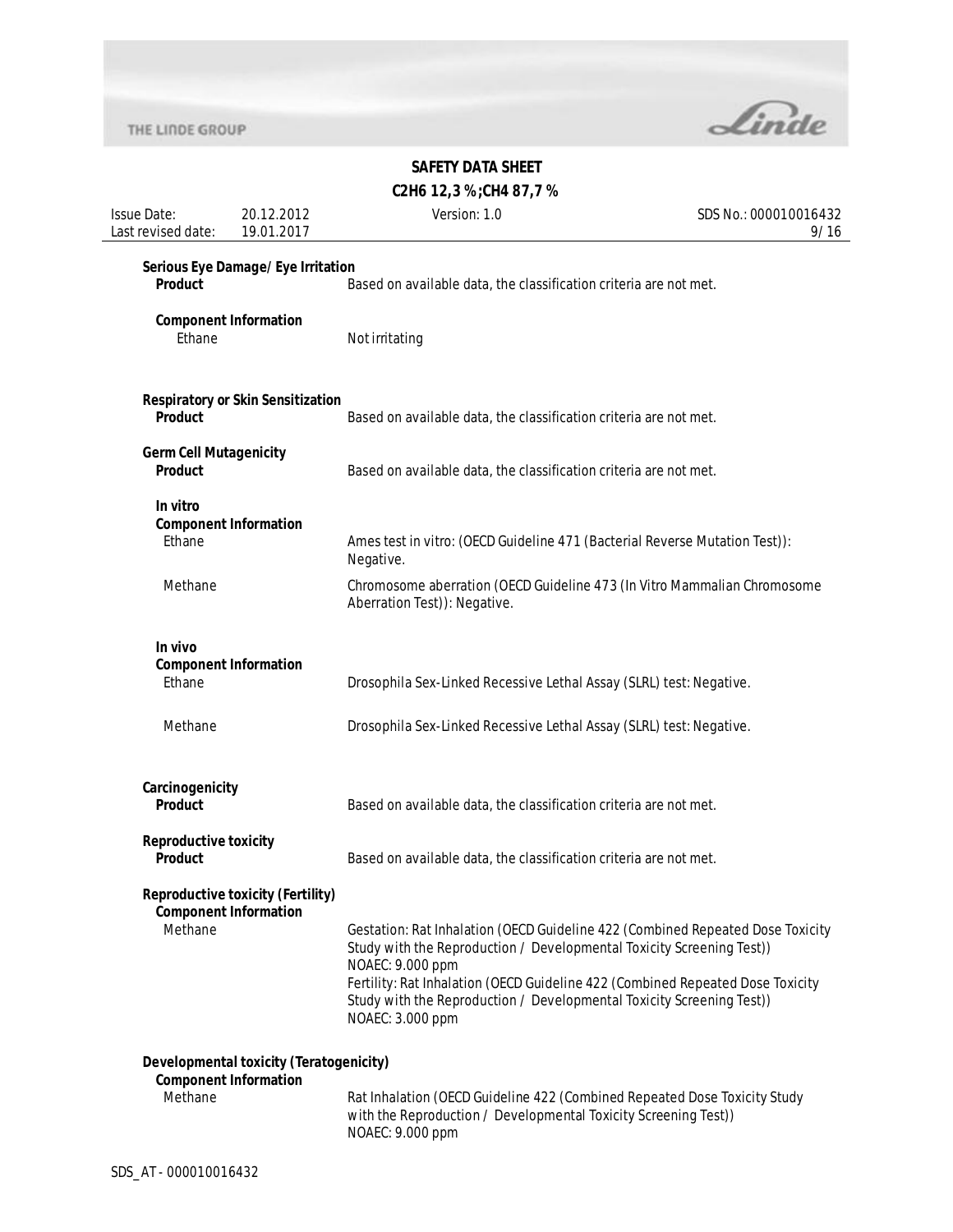

|  |  | C2H6 12,3%;CH4 87,7% |  |  |
|--|--|----------------------|--|--|
|--|--|----------------------|--|--|

| <b>Issue Date:</b>                        | 20.12.2012                                    | Version: 1.0                                                                                                                 | SDS No.: 000010016432 |
|-------------------------------------------|-----------------------------------------------|------------------------------------------------------------------------------------------------------------------------------|-----------------------|
| Last revised date:                        | 19.01.2017                                    |                                                                                                                              | 10/16                 |
|                                           |                                               |                                                                                                                              |                       |
| <b>Product</b>                            |                                               | Specific Target Organ Toxicity - Single Exposure<br>Based on available data, the classification criteria are not met.        |                       |
|                                           |                                               |                                                                                                                              |                       |
|                                           | <b>Component Information</b>                  |                                                                                                                              |                       |
|                                           |                                               | Specific Target Organ Toxicity - Repeated Exposure                                                                           |                       |
| <b>Product</b>                            |                                               | Based on available data, the classification criteria are not met.                                                            |                       |
| <b>Aspiration Hazard</b>                  |                                               |                                                                                                                              |                       |
| <b>Product</b>                            |                                               | Not applicable to gases and gas mixtures                                                                                     |                       |
|                                           |                                               |                                                                                                                              |                       |
| <b>SECTION 12: Ecological information</b> |                                               |                                                                                                                              |                       |
| 12.1 Toxicity                             |                                               |                                                                                                                              |                       |
| <b>Acute toxicity</b>                     |                                               |                                                                                                                              |                       |
| <b>Product</b>                            |                                               | No ecological damage caused by this product.                                                                                 |                       |
|                                           |                                               |                                                                                                                              |                       |
| <b>Acute toxicity - Fish</b>              | <b>Component Information</b>                  |                                                                                                                              |                       |
| Ethane                                    |                                               | LC 50 (Various, 96 h): 147,54 mg/l (QSAR) Remarks: QSAR QSAR, Key study                                                      |                       |
|                                           |                                               | LC50 (Fish, 96 h): 91,4 mg/l                                                                                                 |                       |
| Methane                                   |                                               | LC 50 (Various, 96 h): 27,98 mg/l (QSAR) Remarks: QSAR QSAR, Key study                                                       |                       |
|                                           |                                               |                                                                                                                              |                       |
|                                           | <b>Acute toxicity - Aquatic Invertebrates</b> |                                                                                                                              |                       |
|                                           | <b>Component Information</b>                  |                                                                                                                              |                       |
| Ethane                                    |                                               | LC 50 (Daphnid, 48 h): 16,33 mg/l (QSAR) Remarks: QSAR QSAR, Key study<br>EC50 (Water flea (Daphnia magna), 48 h): 46,6 mg/l |                       |
| Methane                                   |                                               | LC 50 (Daphnid, 48 h): 27, 14 mg/l (QSAR) Remarks: QSAR QSAR, Key study                                                      |                       |
|                                           |                                               |                                                                                                                              |                       |
|                                           |                                               |                                                                                                                              |                       |
| <b>Toxicity to microorganisms</b>         | <b>Component Information</b>                  |                                                                                                                              |                       |
| Ethane                                    |                                               | EC50 (Alga, 72 h): 16,5 mg/l                                                                                                 |                       |
|                                           |                                               |                                                                                                                              |                       |
| Methane                                   |                                               | EC 50 (Alga, 96 h): 19,37 mg/l Not harmful to microorganisms                                                                 |                       |
|                                           |                                               |                                                                                                                              |                       |
| 12.2 Persistence and Degradability        |                                               |                                                                                                                              |                       |
| <b>Product</b>                            |                                               | Not applicable to gases and gas mixtures                                                                                     |                       |
| Biodegradation                            |                                               |                                                                                                                              |                       |
|                                           | <b>Component Information</b>                  |                                                                                                                              |                       |
| Methane                                   |                                               | 100%                                                                                                                         |                       |
|                                           |                                               |                                                                                                                              |                       |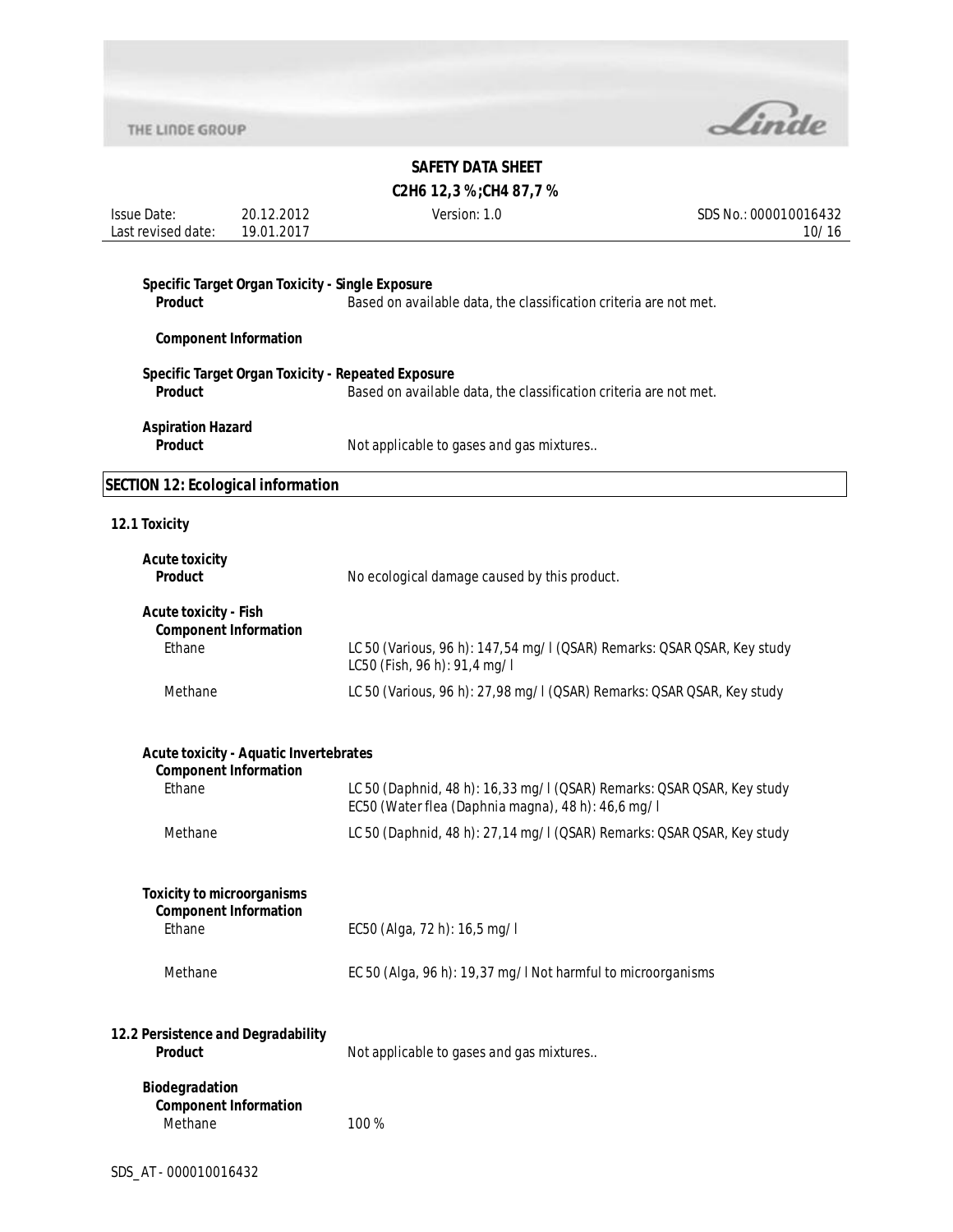

# **SAFETY DATA SHEET C2H6 12,3 %;CH4 87,7 %**

| <b>Issue Date:</b><br>Last revised date:                                                    | 20.12.2012<br>19.01.2017 | Version: 1.0                                                                                                                                                                                       | SDS No.: 000010016432<br>11/16 |
|---------------------------------------------------------------------------------------------|--------------------------|----------------------------------------------------------------------------------------------------------------------------------------------------------------------------------------------------|--------------------------------|
| 12.3 Bioaccumulative Potential<br>Product                                                   |                          | The product is expected to biodegrade and is not expected to persist for long<br>periods in an aquatic environment.                                                                                |                                |
| 12.4 Mobility in Soil<br>Product                                                            |                          | Because of its high volatility, the product is unlikely to cause ground or water<br>pollution.                                                                                                     |                                |
| <b>Component Information</b><br>Methane                                                     |                          | Henry's Law Constant: 3.690 MPa (25 °C)                                                                                                                                                            |                                |
| 12.5 Results of PBT and vPvB<br>assessment<br><b>Product</b><br>12.6 Other Adverse Effects: |                          | Not classified as PBT or vPvB.                                                                                                                                                                     |                                |
| <b>Global Warming Potential</b>                                                             |                          | Global warming potential: 21,0<br>Contains fluorinated greenhouse gases covered by the Kyoto protocol. When<br>discharged in large quantities may contribute to the greenhouse effect.             |                                |
| <b>Component Information</b><br>Methane                                                     |                          | EU. Annexes I, II (F-gases subject to emission limits/reporting), IV (GWPs for<br>mixture calculations), Reg. 517/2014/EU on fluorinated greenhouse gases<br>- Global warming potential: 25 100-yr |                                |
| Ethane                                                                                      |                          | EU. Annexes I, II (F-gases subject to emission limits/reporting), IV (GWPs for<br>mixture calculations), Reg. 517/2014/EU on fluorinated greenhouse gases<br>- Global warming potential: 6 100-yr  |                                |

# **SECTION 13: Disposal considerations**

## **13.1 Waste treatment methods**

| <b>General information:</b> | Do not discharge into any place where its accumulation could be dangerous.<br>Consult supplier for specific recommendations. Do not discharge into areas where<br>there is a risk of forming an explosive mixture with air. Waste gas should be flared<br>through a suitable burner with flash back arrestor. |
|-----------------------------|---------------------------------------------------------------------------------------------------------------------------------------------------------------------------------------------------------------------------------------------------------------------------------------------------------------|
| Disposal methods:           | Refer to the EIGA code of practice (Doc. 30 "Disposal of Gases", downloadable at<br>http://www.eiga.org) for more guidance on suitable disposal methods. Dispose<br>of container via supplier only. Discharge, treatment, or disposal may be subject to<br>national, state, or local laws.                    |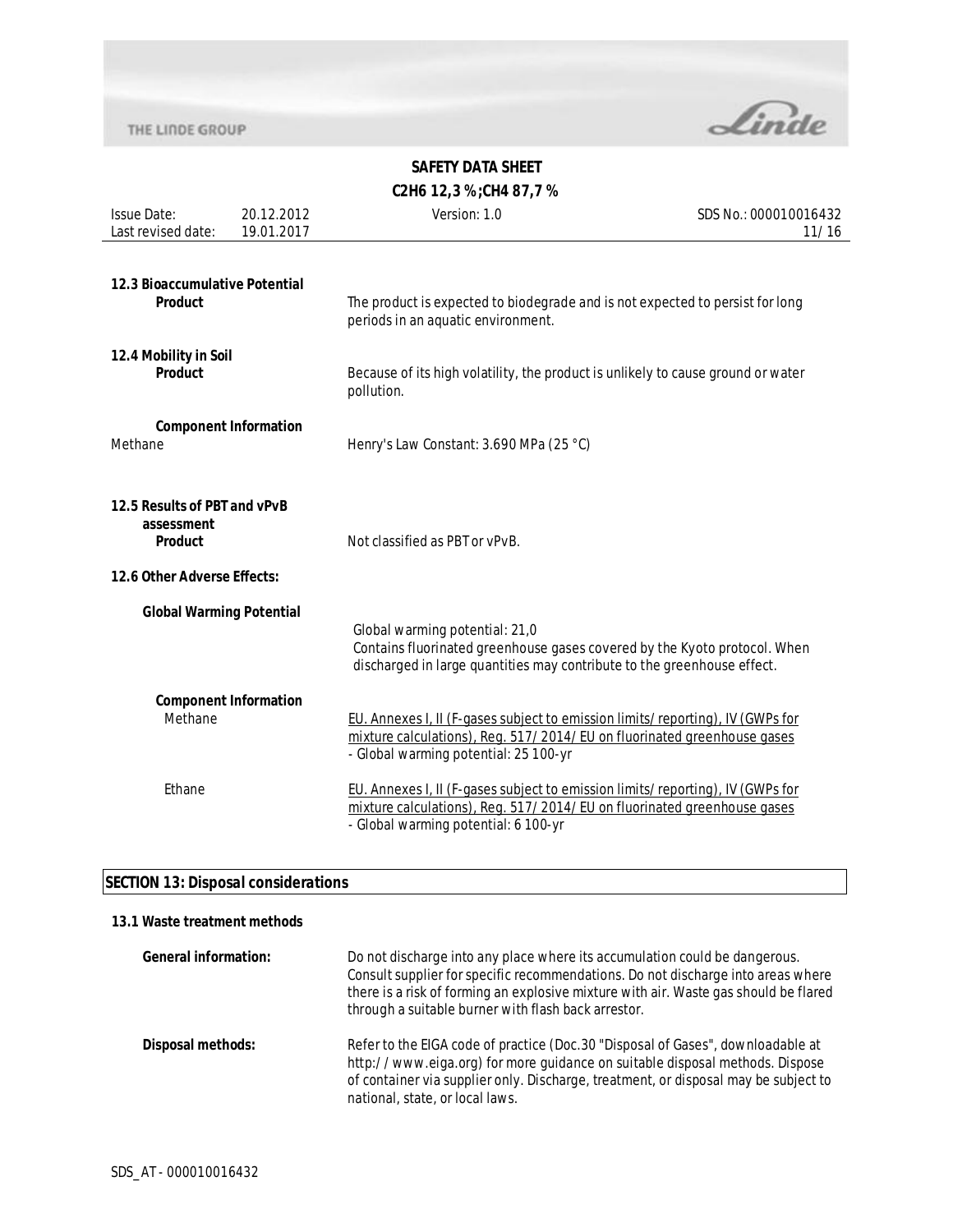

# **SAFETY DATA SHEET**

**C2H6 12,3 %;CH4 87,7 %**

| <b>Issue Date:</b><br>Last revised date:                                                                                           | 20.12.2012<br>19.01.2017                                                                     | Version: 1.0                                                                                                                    | SDS No.: 000010016432<br>12/16 |
|------------------------------------------------------------------------------------------------------------------------------------|----------------------------------------------------------------------------------------------|---------------------------------------------------------------------------------------------------------------------------------|--------------------------------|
| <b>European Waste Codes</b><br>Container:                                                                                          |                                                                                              | 16 05 04*: Gases in pressure containers (including halons) containing<br>dangerous substances.                                  |                                |
| <b>SECTION 14: Transport information</b>                                                                                           |                                                                                              |                                                                                                                                 |                                |
| <b>ADR</b><br>14.1 UN Number:<br>Class:<br>$Label(s)$ :<br>Hazard No. (ADR):<br>14.4 Packing Group:<br>14.5 Environmental hazards: | 14.2 UN Proper Shipping Name:<br>14.3 Transport Hazard Class(es)<br>Tunnel restriction code: | <b>UN 1954</b><br>COMPRESSED GAS, FLAMMABLE, N.O.S. (Methane, Ethane)<br>$\overline{2}$<br>2.1<br>23<br>(B/D)<br>not applicable |                                |
|                                                                                                                                    | 14.6 Special precautions for user:                                                           |                                                                                                                                 |                                |
| <b>RID</b><br>14.1 UN Number:<br>Class:<br>$Label(s)$ :<br>14.4 Packing Group:                                                     | 14.2 UN Proper Shipping Name<br>14.3 Transport Hazard Class(es)                              | <b>UN 1954</b><br>COMPRESSED GAS, FLAMMABLE, N.O.S. (Methane, Ethane)<br>$\overline{2}$<br>2.1                                  |                                |
| 14.5 Environmental hazards:                                                                                                        | 14.6 Special precautions for user:                                                           | not applicable                                                                                                                  |                                |
| <b>IMDG</b><br>14.1 UN Number:<br>Class:<br>$Label(s)$ :<br>$EmS$ No.:                                                             | 14.2 UN Proper Shipping Name:<br>14.3 Transport Hazard Class(es)                             | <b>UN 1954</b><br>COMPRESSED GAS, FLAMMABLE, N.O.S. (Methane, Ethane)<br>2.1<br>2.1<br>$F-D, S-U$                               |                                |
| 14.3 Packing Group:<br>14.5 Environmental hazards:                                                                                 | 14.6 Special precautions for user:                                                           | not applicable                                                                                                                  |                                |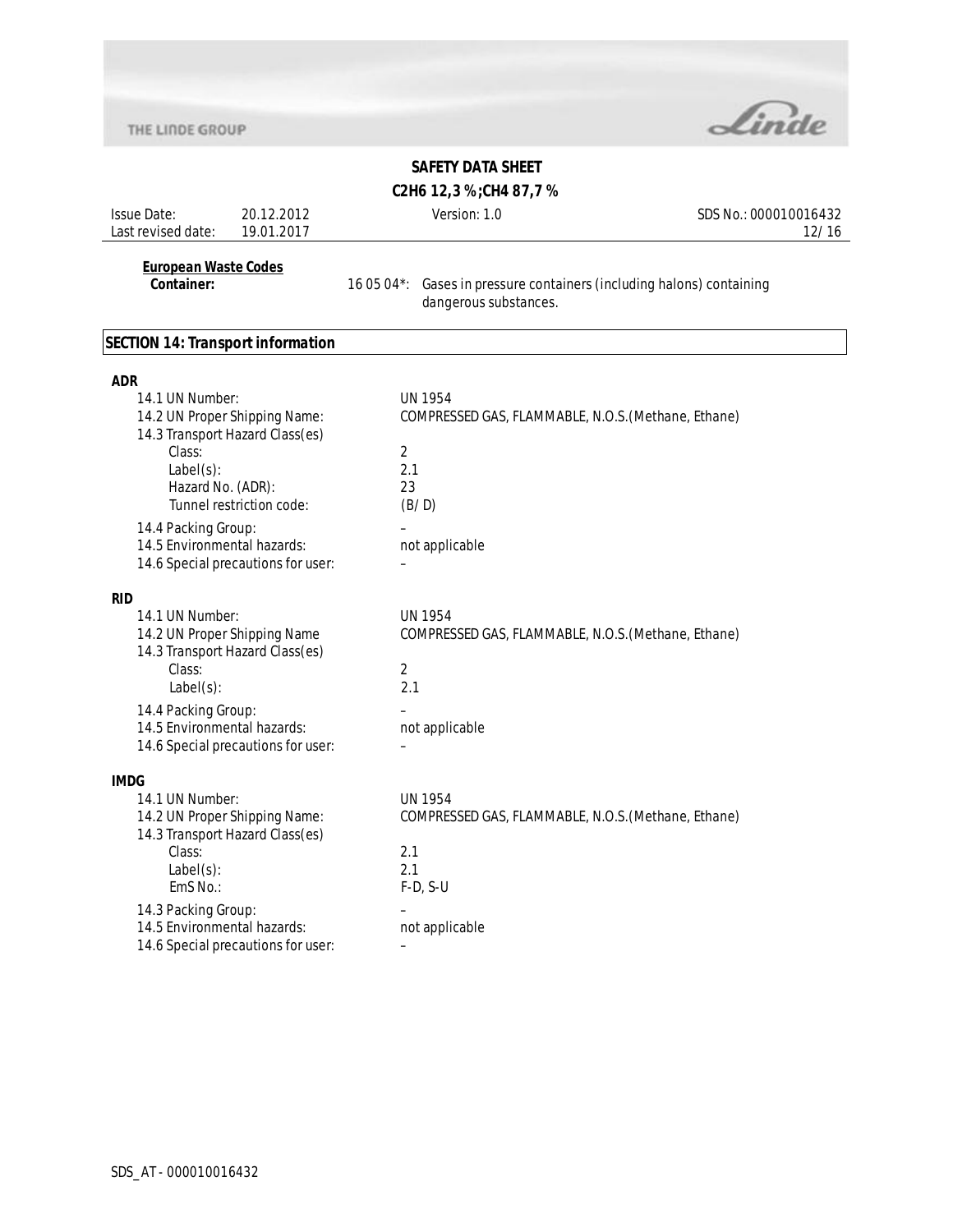

# **SAFETY DATA SHEET C2H6 12,3 %;CH4 87,7 %**

| <b>Issue Date:</b> | 20.12.2012 | Version: 1.0 | SDS No.: 000010016432 |
|--------------------|------------|--------------|-----------------------|
| Last revised date: | 19.01.2017 |              | 13/16                 |
|                    |            |              |                       |

### **IATA**

| 14.1 UN Number:                    | UN 1954                                             |
|------------------------------------|-----------------------------------------------------|
| 14.2 Proper Shipping Name:         | Compressed gas, flammable, n.o.s. (Methane, Ethane) |
| 14.3 Transport Hazard Class(es):   |                                                     |
| Class:                             | 2.1                                                 |
| $Label(s)$ :                       | 2.1                                                 |
| 14.4 Packing Group:                |                                                     |
| 14.5 Environmental hazards:        | not applicable                                      |
| 14.6 Special precautions for user: |                                                     |
| Other information                  |                                                     |
| Passenger and cargo aircraft:      | Forbidden.                                          |
| Cargo aircraft only:               | Allowed.                                            |

## **14.7 Transport in bulk according to Annex II of MARPOL73/78 and the IBC Code**: not applicable

| <b>Additional identification:</b> | Avoid transport on vehicles where the load space is not separated from<br>the driver's compartment. Ensure vehicle driver is aware of the potential<br>hazards of the load and knows what to do in the event of an accident or<br>an emergency. Before transporting product containers ensure that they<br>are firmly secured. Ensure that the container valve is closed and not<br>leaking. Container valve guards or caps should be in place. Ensure<br>adequate air ventilation. |
|-----------------------------------|-------------------------------------------------------------------------------------------------------------------------------------------------------------------------------------------------------------------------------------------------------------------------------------------------------------------------------------------------------------------------------------------------------------------------------------------------------------------------------------|
|                                   |                                                                                                                                                                                                                                                                                                                                                                                                                                                                                     |

## **SECTION 15: Regulatory information**

**15.1 Safety, health and environmental regulations/legislation specific for the substance or mixture:**

### **EU Regulations**

**Directive 2004/37/EC on the protection of workers from the risks related to exposure to carcinogens and mutagens at work.:** 

| <b>Chemical name</b> | CAS-No. | Concentration |
|----------------------|---------|---------------|
| Methane              | 74-82-8 | $80 - 90\%$   |
| Ethane               | 74-84-0 | $10 - 20%$    |

**Directive 92/85/EEC: on the safety and health of pregnant workers and workers who have recently given birth or are breast feeding.:** 

| <b>Chemical name</b> | CAS-No. | Concentration |
|----------------------|---------|---------------|
| Methane              | 74-82-8 | $80 - 90\%$   |
| Ethane               | 74-84-0 | $10 - 20%$    |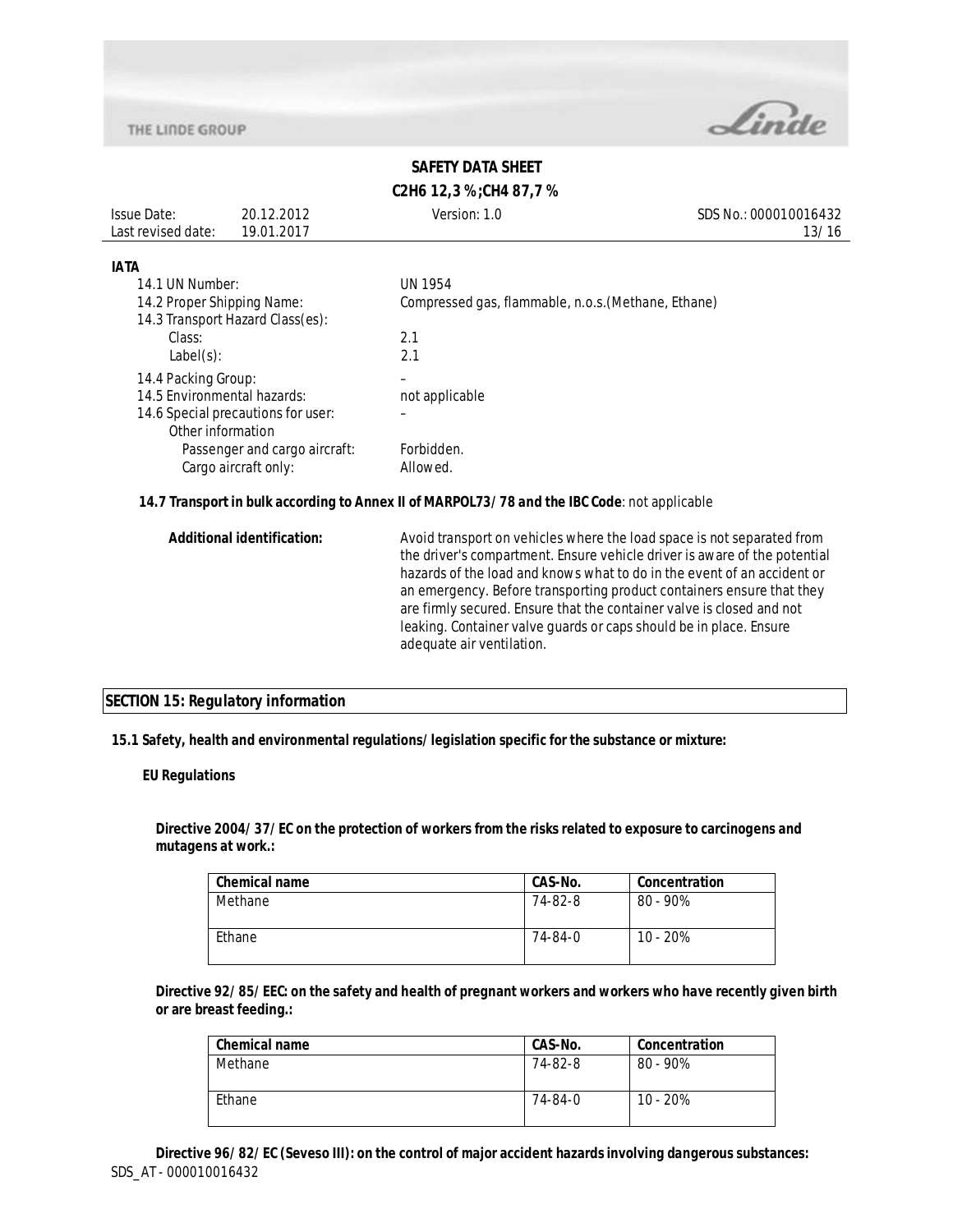

# **C2H6 12,3 %;CH4 87,7 %**

| Issue Date:        | ∠ 201≏<br>20.<br>$\sim$ | Version:<br>ن ا | SDS Ni<br>000010016432<br>'NO. |
|--------------------|-------------------------|-----------------|--------------------------------|
| Last revised date: | 1.2017<br>19 N1         |                 | ۱47                            |

| l Chemical name | CAS-No. | Concentration |
|-----------------|---------|---------------|
| Ethane          | 74-84-0 | 10 - 20%      |

## **Directive 98/24/EC on the protection of workers from the risks related to chemical agents at work:**

| <b>Chemical name</b> | CAS-No. | Concentration |
|----------------------|---------|---------------|
| Methane              | 74-82-8 | $80 - 90\%$   |
| Ethane               | 74-84-0 | $10 - 20%$    |

## **National Regulations**

Council Directive 89/391/EEC on the introduction of measures to encourage improvements in the safety and health of workers at work Directive 89/686/EEC on personal protective equipment Directive 94/9/EC on equipment and protective systems intended for use in potentially explosive atmospheres (ATEX) Only products that comply with the food regulations (EC) No. 1333/2008 and (EU) No. 231/2012 and are labelled as such may be used as food additives. This Safety Data Sheet has been produced to comply with Regulation (EU) 453/2010.

## **15.2 Chemical safety assessment:** No Chemical Safety Assessment has been carried out.

#### **SECTION 16: Other information**

**Revision Information:** Not relevant.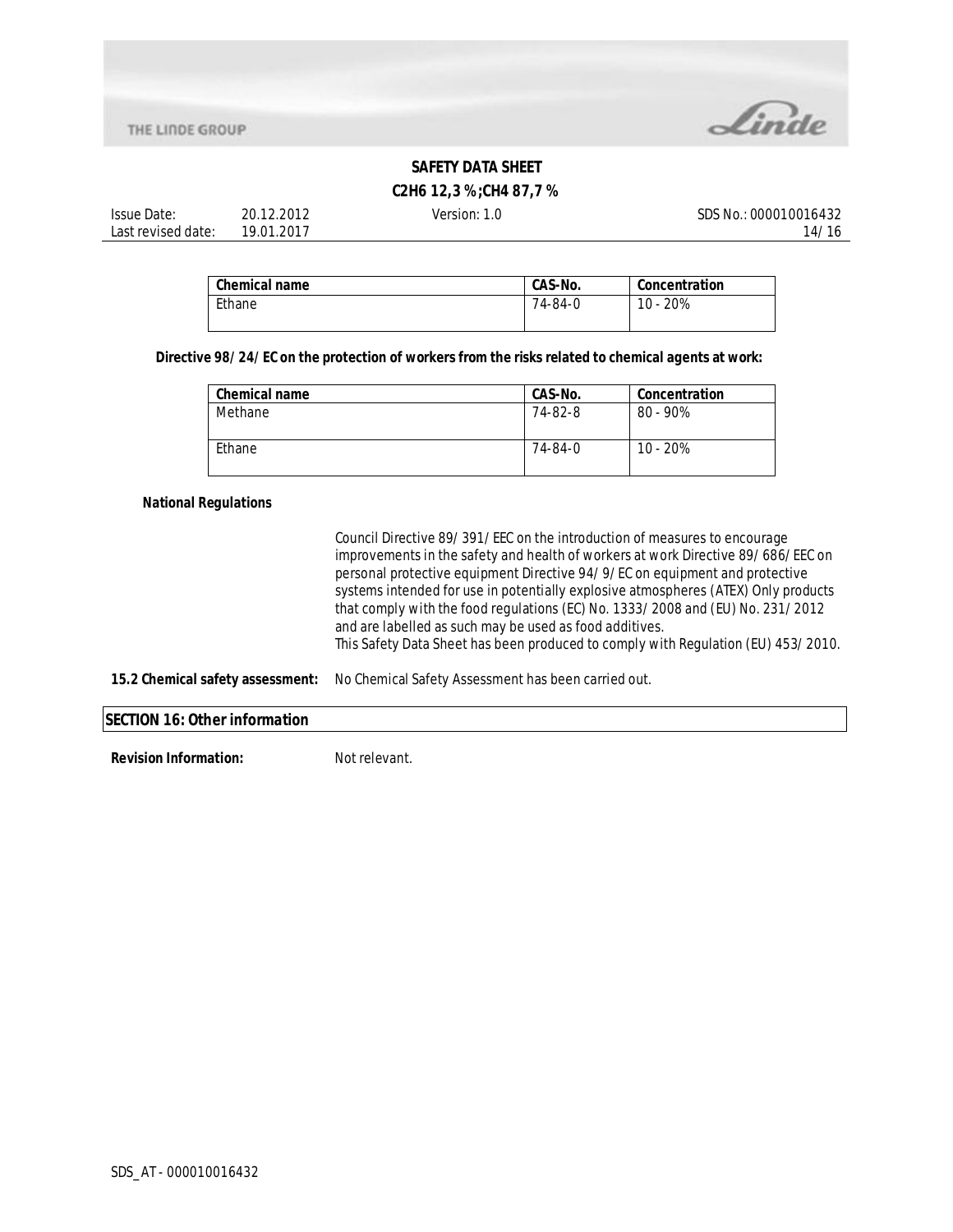

# **SAFETY DATA SHEET**

| C2H6 12,3 %; CH4 87,7 % |  |
|-------------------------|--|

| <b>Issue Date:</b><br>Last revised date:                                                  | 20.12.2012<br>19.01.2017                                                                                                                                                                                                           | Version: 1.0                                                                                                                                                                                                                                                                                                                                                                                                                                                                                                                                                                                                                                                                                                                                                                                                                                                                                                                                                                                                                                                                                                                                                                                                                                                                                                                                                                                                                                                                                                                            | SDS No.: 000010016432<br>15/16 |
|-------------------------------------------------------------------------------------------|------------------------------------------------------------------------------------------------------------------------------------------------------------------------------------------------------------------------------------|-----------------------------------------------------------------------------------------------------------------------------------------------------------------------------------------------------------------------------------------------------------------------------------------------------------------------------------------------------------------------------------------------------------------------------------------------------------------------------------------------------------------------------------------------------------------------------------------------------------------------------------------------------------------------------------------------------------------------------------------------------------------------------------------------------------------------------------------------------------------------------------------------------------------------------------------------------------------------------------------------------------------------------------------------------------------------------------------------------------------------------------------------------------------------------------------------------------------------------------------------------------------------------------------------------------------------------------------------------------------------------------------------------------------------------------------------------------------------------------------------------------------------------------------|--------------------------------|
| Key literature references and<br>sources for data:                                        |                                                                                                                                                                                                                                    | Various sources of data have been used in the compilation of this SDS, they include<br>but are not exclusive to:<br>Agency for Toxic Substances and Diseases Registry (ATSDR)<br>(http://www.atsdr.cdc.gov/).<br>European Chemical Agency: Guidance on the Compilation of Safety Data Sheets.<br>European Chemical Agency: Information on Registered Substances<br>http://apps.echa.europa.eu/registered/registered-sub.aspx#search<br>European Industrial Gases Association (EIGA) Doc. 169 Classification and Labelling<br>guide.<br>International Programme on Chemical Safety (http://www.inchem.org/)<br>ISO 10156:2010 Gases and gas mixtures - Determination of fire potential and<br>oxidizing ability for the selection of cylinder valve outlets.<br>Matheson Gas Data Book, 7th Edition.<br>National Institute for Standards and Technology (NIST) Standard Reference Database<br>Number 69.<br>The ESIS (European chemical Substances 5 Information System) platform of the<br>former European Chemicals Bureau (ECB) ESIS (http://ecb.jrc.ec.europa.eu/esis/).<br>The European Chemical Industry Council (CEFIC) ERICards.<br>United States of America's National Library of Medicine's toxicology data network<br>TOXNET (http://toxnet.nlm.nih.gov/index.html)<br>Threshold Limit Values (TLV) from the American Conference of Governmental<br>Industrial Hygienists (ACGIH).<br>Substance specific information from suppliers.<br>Details given in this document are believed to be correct at the time of publication. |                                |
|                                                                                           | Wording of the R-phrases and H-statements in section 2 and 3<br>Extremely flammable gas.<br>H <sub>220</sub><br>Contains gas under pressure; may explode if heated.<br>H <sub>280</sub><br>Extremely flammable.<br>R <sub>12</sub> |                                                                                                                                                                                                                                                                                                                                                                                                                                                                                                                                                                                                                                                                                                                                                                                                                                                                                                                                                                                                                                                                                                                                                                                                                                                                                                                                                                                                                                                                                                                                         |                                |
| Training information:                                                                     |                                                                                                                                                                                                                                    | Users of breathing apparatus must be trained. Ensure operators understand the<br>flammability hazard.                                                                                                                                                                                                                                                                                                                                                                                                                                                                                                                                                                                                                                                                                                                                                                                                                                                                                                                                                                                                                                                                                                                                                                                                                                                                                                                                                                                                                                   |                                |
| Classification according to Regulation (EC) No 1272/2008 as amended.<br>Flam. Gas 1, H220 |                                                                                                                                                                                                                                    |                                                                                                                                                                                                                                                                                                                                                                                                                                                                                                                                                                                                                                                                                                                                                                                                                                                                                                                                                                                                                                                                                                                                                                                                                                                                                                                                                                                                                                                                                                                                         |                                |
|                                                                                           |                                                                                                                                                                                                                                    | Press. Gas Compr. Gas, H280                                                                                                                                                                                                                                                                                                                                                                                                                                                                                                                                                                                                                                                                                                                                                                                                                                                                                                                                                                                                                                                                                                                                                                                                                                                                                                                                                                                                                                                                                                             |                                |
| Other information:                                                                        |                                                                                                                                                                                                                                    | Before using this product in any new process or experiment, a thorough material<br>compatibility and safety study should be carried out. Ensure adequate air ventilation.<br>Ensure all national/local regulations are observed. Ensure equipment is adequately<br>earthed. Whilst proper care has been taken in the preparation of this document, no<br>liability for injury or damage resulting from its use can be accepted.                                                                                                                                                                                                                                                                                                                                                                                                                                                                                                                                                                                                                                                                                                                                                                                                                                                                                                                                                                                                                                                                                                         |                                |
| Last revised date:<br>Disclaimer:                                                         |                                                                                                                                                                                                                                    | 19.01.2017<br>This information is provided without warranty. The information is believed to be<br>correct. This information should be used to make an independent determination of<br>the methods to safeguard workers and the environment.                                                                                                                                                                                                                                                                                                                                                                                                                                                                                                                                                                                                                                                                                                                                                                                                                                                                                                                                                                                                                                                                                                                                                                                                                                                                                             |                                |